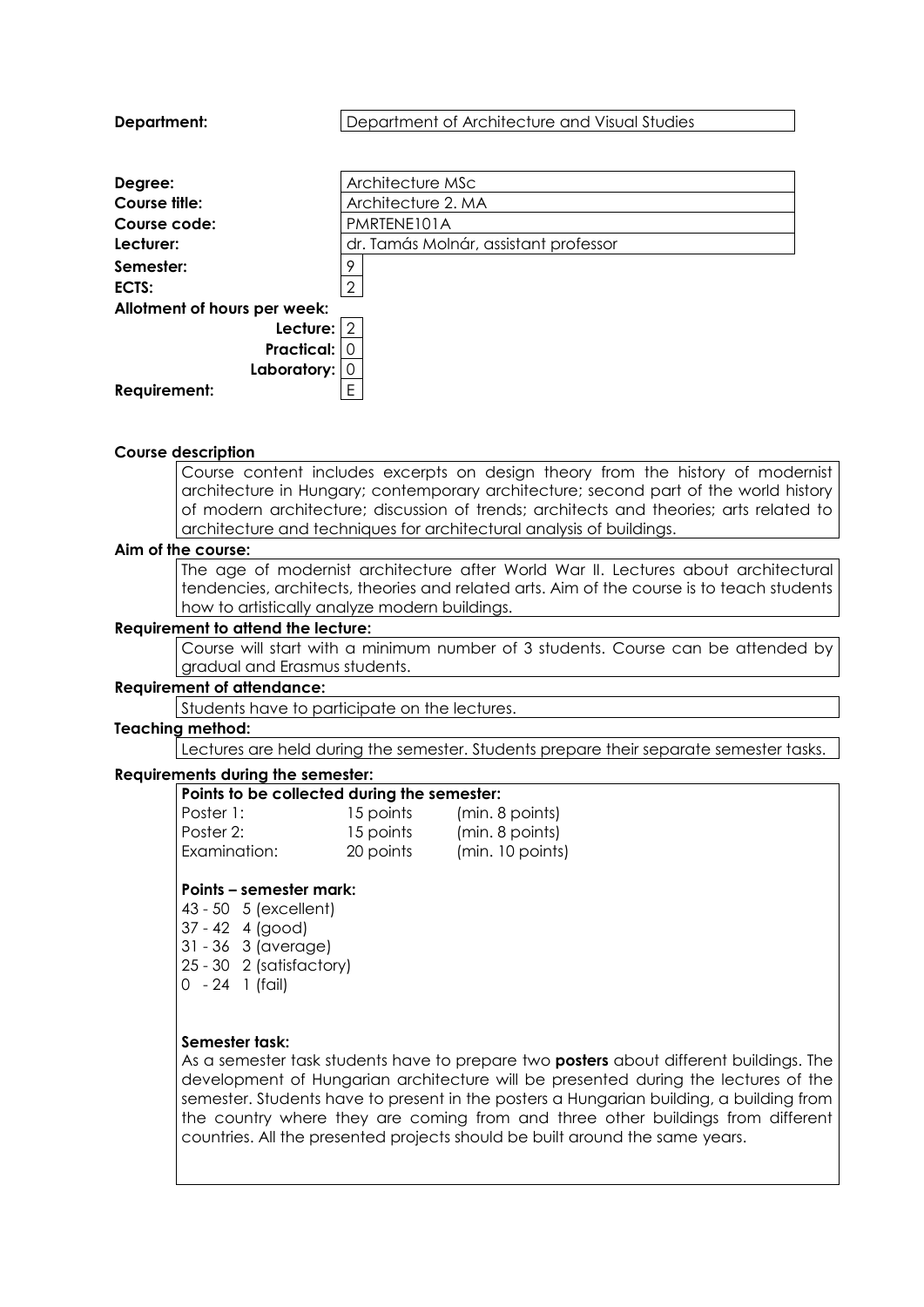The followings should be included in each poster:

- 1. Pictures and if it is possible plans of the chosen Hungarian building
- 2. Pictures and if it is possible plans of the building from the student's home country
- 3. Pictures and if it is possible plans about a building from a third country
- 4. Pictures and if it is possible plans about a building from a fourth country
- 5. Pictures and if it is possible plans about a building from a fifth country

To make the task clear you can read an example for a Chinese student:

- 1. The chosen Hungarian building is a single-family house from the1930s
	- 2. A building built in China in the 1930s
	- 3. A house from the USA built in the 1930s
	- 4. A house from Germany built in the 1930s
- 5. A house from France built in the 1930s

All of the five projects presented in a poster should be built in the decade of the chosen Hungarian building. It is from advantage if buildings of the same function are presented (e.g. single-family houses, hotels etc.).

Size of the posters should be: 60 x 60 cm.

Posters should be prepared artistically, that means that any kind of technique is allowed to prepare the posters. It is not acceptable if only some pictures are dropped on the posters.

The finished semester task should be handed in **only digitally** saved in **PDF format (resolution 300 dpi)**.

The saved data should be compressed and sent to the email address: tmolnar@pmmik.pte.hu by using a file transfer system e.g. wetransfer latest till the last Monday of the semester (08.12.2014) or if it is easier it can be handed in in the time of the last lecture by copying it from a USB-stick.

# **Requirements during the examination time:**

Application for an exam in the ETR system.

Students prove their knowledge during a written exam.

## **Supplemental possibilities:**

Students who cannot attend a lecture can prove their absence according to the prescriptions of the Study and Examination Regulations of the University of Pécs. Semester tasks should be handed in latest one week after the last lecture of the semester: 15.12.2014 12:00

## **Consultation:**

On the dates of the lectures and in email: tmolnar@pmmik.pte.hu

## **Sources, books:**

Gössel P. Leuthäuser G, Architecture in the Twentieth Century Trachtenberg M. & Hyman I., Architecture - from Prehistory to Post-Modernism Watkin, D. A History of Western Architecture (5th edition) TASCHEN's Basic Architecture Series